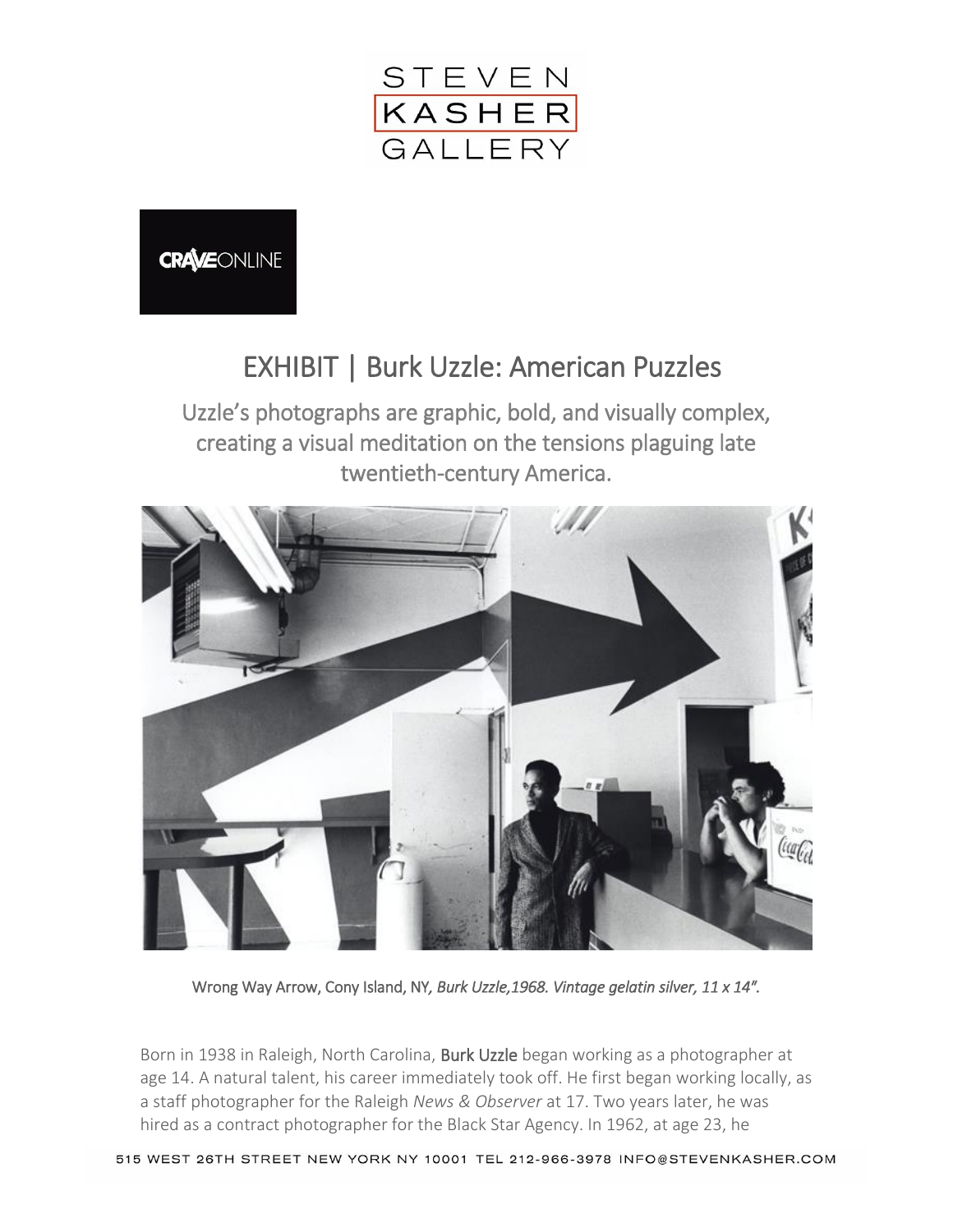

became the youngest photographer ever hired by *LIFE* magazine. Five years later, Uzzle became a member of Magnum Photos*,* the prestigious international cooperative founded by Henri Cartier-Bresson and Robert Capa. An active contributor to Magnum for over sixteen years, he was twice elected president of the cooperative in 1979 and 1980.

As a photojournalist, Uzzle has produced some of the most recognizable images of Woodstock, the Civil Rights Movement, and the Cambodian War. But it is his artistic work that is the subject of the exhibition, *[Burk Uzzle: American Puzzles,](http://www.stevenkasher.com/exhibitions/burk-uzzle-american-puzzles)* at the [Steven Kasher](http://www.stevenkasher.com/)  [Gallery,](http://www.stevenkasher.com/) New York, now through July 31, 2015. The exhibition features over 70 vintage black and white photographs of the American social landscape from the 1960s through the 2000s.



Woman at Beach, New Jersey Shore*, Burk Uzzle, 1967. Vintage gelatin silver, 11 x 14″.*

Henri Cartier-Bresson advised Uzzle to study the Quattrocento painters which, as he says, erased his laser vision that riveted on a single headline moment and opened his eyes to the play of planes "to head me into confusion, riot, and the camera's gluttony and the simultaneous distraction of the world." This is effect is evident in the photographs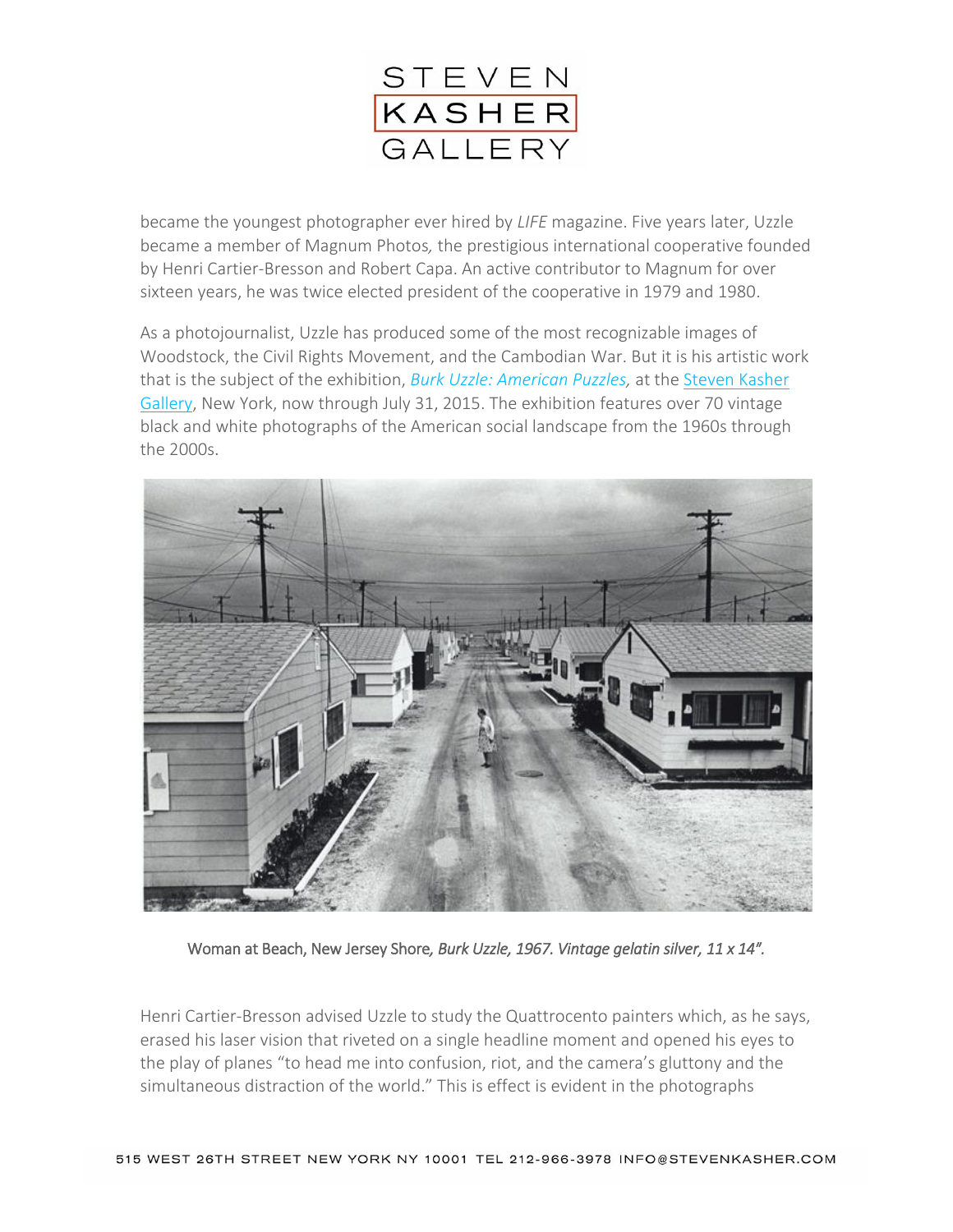

featured in *American Puzzles*, which offer a compelling look at our nation's complex landscape.



Tired, New Jersey*, Burk Uzzle, 1967. Vintage gelatin silver, 8 x 10″.* 

Uzzle's photographs are graphic, bold, and visually complex, creating a visual meditation on the tensions of late twentieth-century America. These images are puzzles to be contemplated at length, asking questions about the nature of the individual and collective psyche in an increasingly post-industrial landscape. There is nothing sentimental in these images; instead they are challenging, and sometimes humorous, images that ask us to stop, look, and reflect.



Park Slide, Washington, DC*, Burk Uzzle, 1967. Gelatin silver print, 11 x 14″.*